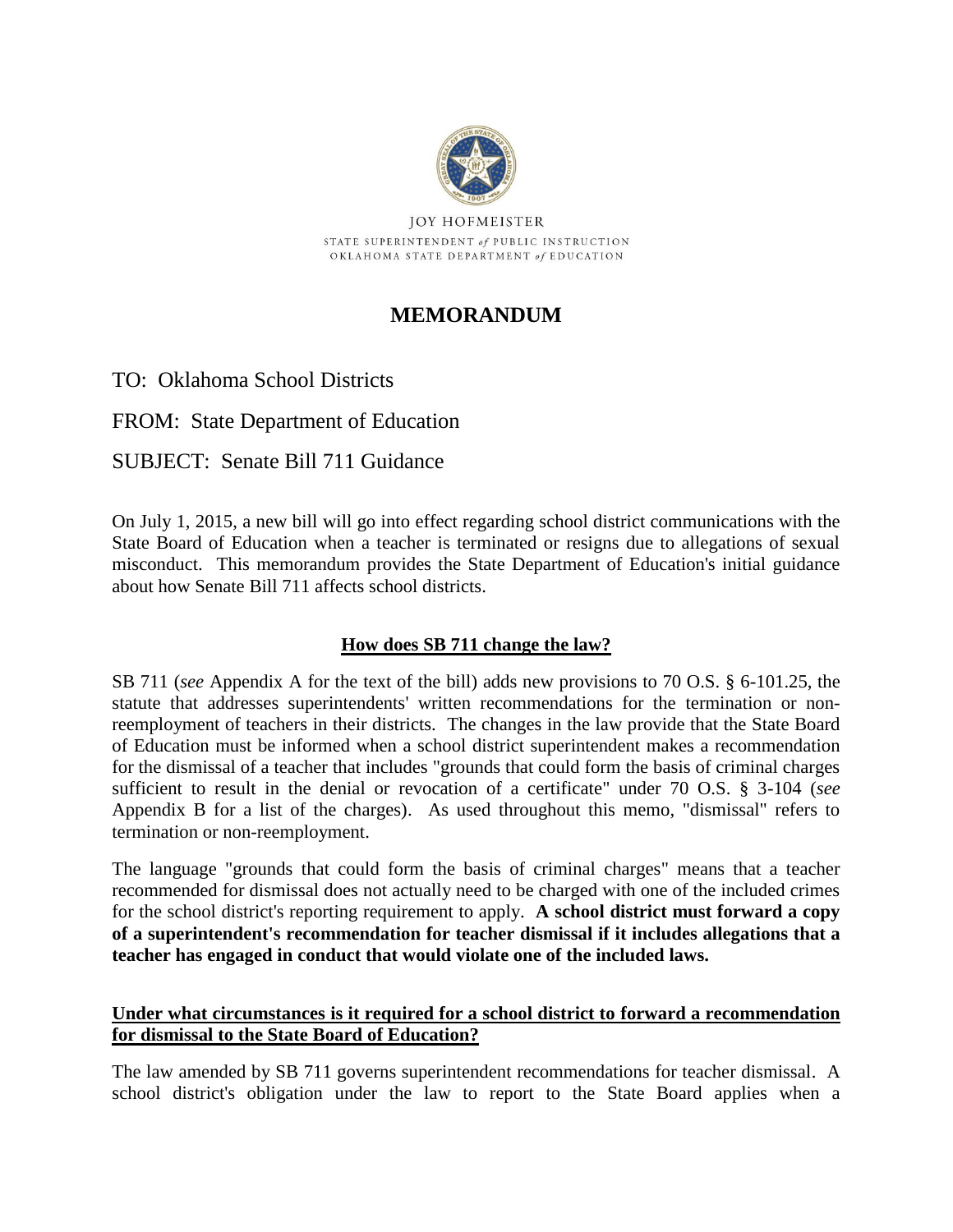superintendent has recommended a teacher's termination or non-reemployment, and the reason for the recommendation involves alleged conduct that would violate any of the included laws (*see* Appendix B).

School districts are not required to inform the State Board of Education every time a teacher is terminated or resigns. It is also not required that a district inform the State Board when a teacher is terminated or resigns on ground that could form the basis of *any* criminal charge—only those charges referred to in the statute.

A school district must submit a copy of a dismissal recommendation to the State Board when the district superintendent makes a written recommendation for a teacher's dismissal or nonreemployment that includes grounds that could form the basis of criminal charges sufficient to result in denial or revocation of certification under 70 O.S. § 3-104 (*see* Appendix B), **and**  either:

1. The school district due process procedures listed in 70 O.S. § 6-101.26 are completed;

or

2. The teacher resigns, after the recommendation is made but regardless of whether due process procedures have been completed.

## **Is it mandatory for a school district to forward a recommendation for dismissal to the State Board if the circumstances listed above occur?**

The law now **requires** a school district to forward a copy of the superintendent's dismissal recommendation to the State Board of Education when the triggering events listed above occur.

SB 711 states that "If the recommendation includes grounds that could form the basis of criminal charges sufficient to result in the denial or revocation of a certificate for a reason set forth in…Section 3-104 of [Title 70], **a copy of the recommendation shall also be forwarded to the State Board of Education** after the completion of due process procedures pursuant to Section 6-101.26 of [Title 70] or after the teacher resigns" (*emphasis added*).

The phrase "**shall**…**be forwarded**" means that submitting qualifying dismissal recommendations to the State Board is an obligation rather than an option. When the word "shall" is used in a statute, it means that the Legislature intends an action to be mandatory.

SB 711 also provides that "[f]ailure to forward a copy of the recommendation to the State Board of Education shall not be the basis for an claim or action against a public school, its board of education, employees, agents or other representatives."

This language does not mean that forwarding a copy to the State Board is optional. It provides a school district protection from liability in a private tort claim in the event the district **fails its duty** to submit a qualifying recommendation to the State Board.

Please note that the statutory language that provides this protection from liability only applies to a school district's **failure to submit** a recommendation for dismissal to the State Board. The bill is silent regarding liability for any claims that may arise based on whether a district **requests** a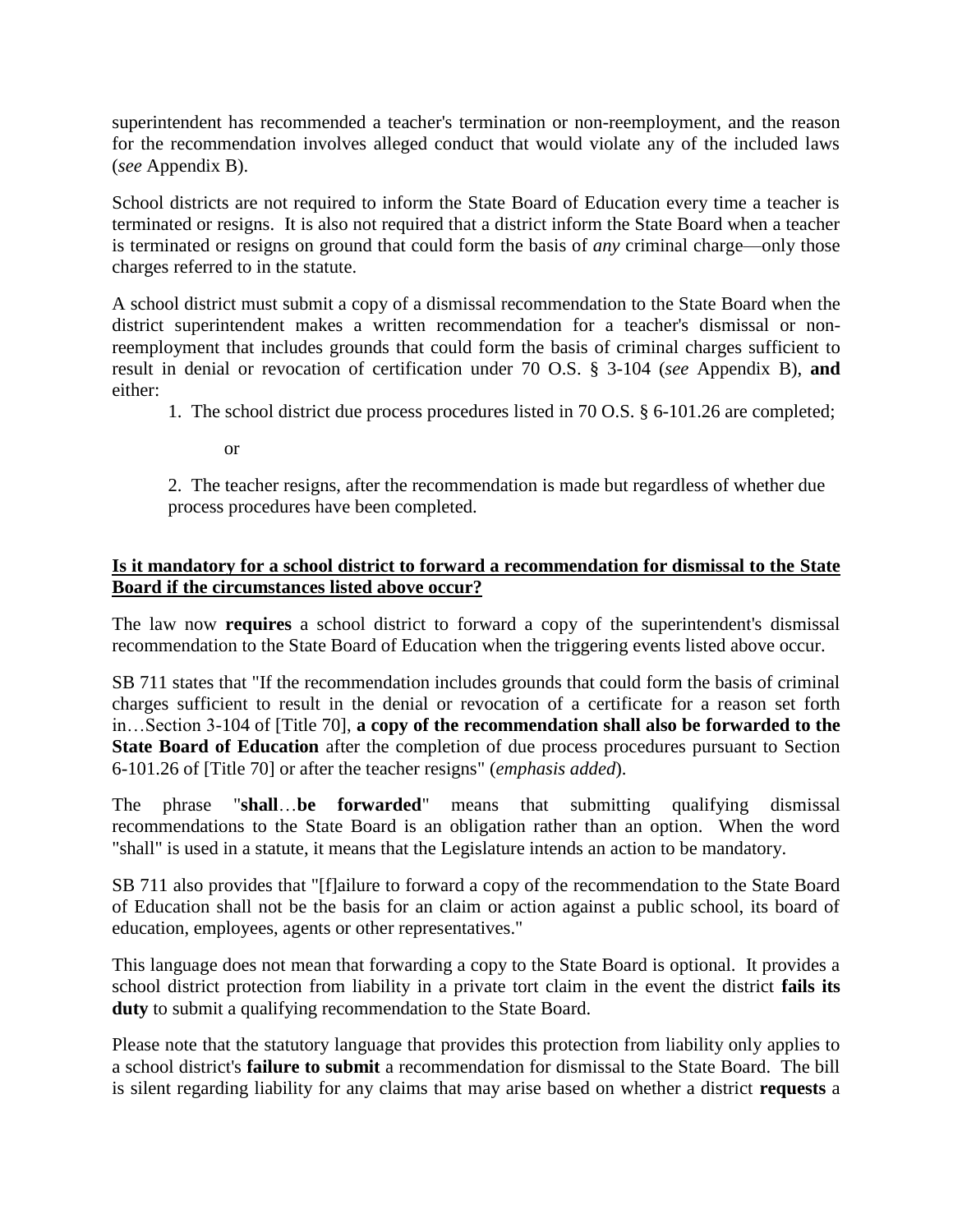recommendation that has been received by the State Board regarding a current or prospective teacher.

#### **Where does a school district send a recommendation for dismissal?**

Recommendations for dismissal that are required to be forwarded to the State Board of Education must be enclosed in an envelope marked "CONFIDENTIAL" and sent via certified mail to:

> Executive Secretary State Board of Education 2500 N. Lincoln Blvd., Room 1-17 Oklahoma City, OK 73105

#### **Where does a school district submit a request for dismissal recommendations that have been submitted regarding a current or potential teacher, and who may submit the request?**

SB 711 provides that a school district may request a copy of any recommendations submitted to the State Board regarding a teacher who "is being considered for new employment" or who "is currently employed by the requesting school district."

A district may not request a list of all teachers for whom dismissal recommendations have been submitted, nor request a recommendation regarding any teacher who is not a current or prospective employee of the district. Only the district superintendent may submit a request on behalf of a school district for a copy of a recommendation for dismissal that has been received by the State Board.

Superintendents should submit such requests to the State Board of Education in writing, via certified mail, to the same address shown above for the submission of recommendations for dismissal. Requests made by telephone will not be accepted.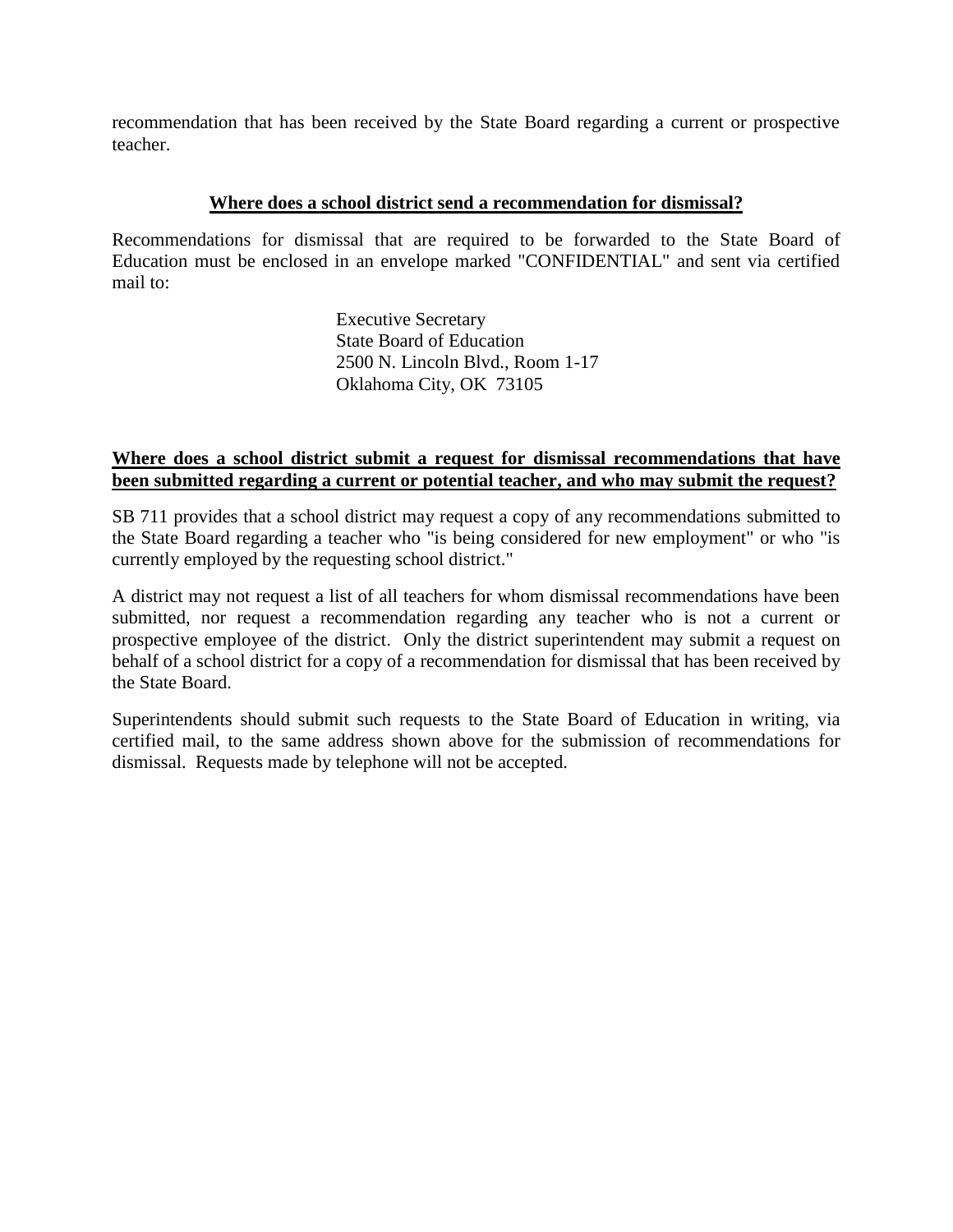### **Appendix A: SB 711**

#### ENROLLED SENATE BILL NO. 711 By: Sparks, Loveless, Stanislawski,

Jech, and Sharp of the Senate

and

Denney, Kern, Jordan and Biggs of the House

An Act relating to the Teacher Due Process Act of 1990; amending 70 O.S. 2011, Section 6-101.25, which relates to recommendations to dismiss or not reemploy a teacher; directing recommendations that meet certain criteria to be forwarded to the State Board of Education; providing for effect if the recommendation is not forwarded; requiring copies to also be forwarded to certain teacher; allowing certain teacher to provide supplementary information; allowing certain school districts to request copies of recommendations; requiring certain notice to a teacher upon certain request; requiring copies of documents to be provided to certain teacher; providing for confidentiality of certain records; exempting records from certain act; requiring notice to certain teacher upon receipt of subpoena; providing an effective date; and declaring an emergency.

SUBJECT: Teacher due process procedures

#### BE IT ENACTED BY THE PEOPLE OF THE STATE OF OKLAHOMA:

SECTION 1. AMENDATORY 70 O.S. 2011, Section 6-101.25, is amended to read as follows:

Section 6-101.25. A. Whenever a superintendent decides to recommend that a teacher employed within the school district be dismissed or not reemployed, the superintendent shall state the recommendation in writing, setting forth the basis for the recommendation, and shall submit such recommendation to the board of education.

If the teacher subject to such recommendation is a career teacher, the recommendation shall specify the statutory grounds for which the recommendation is based.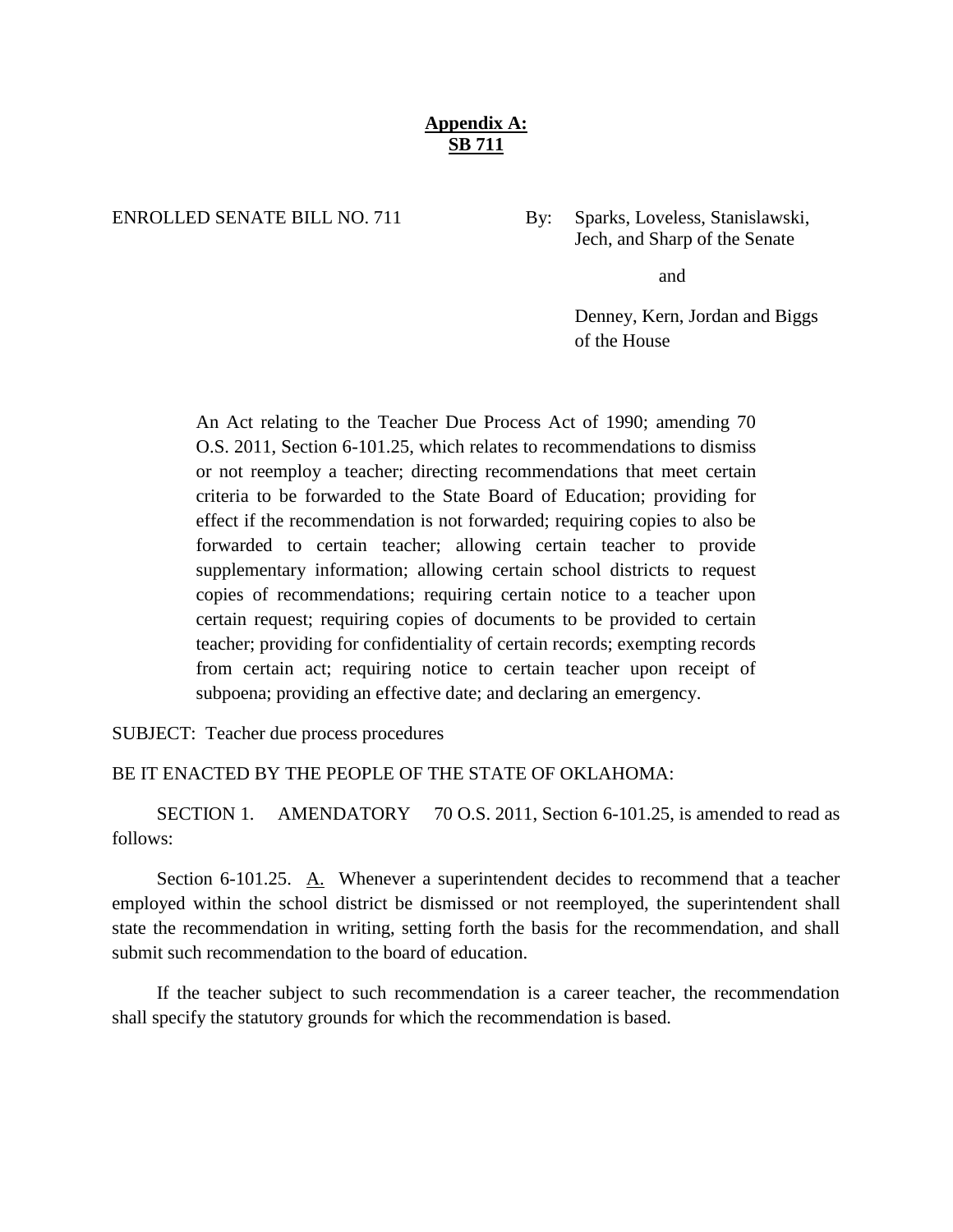If the teacher subject to such recommendation is a probationary teacher, the recommendation shall specify the cause for which the recommendation is based.

The superintendent shall also specify the underlying facts supporting the recommendation.

B. If the recommendation includes grounds that could form the basis of criminal charges sufficient to result in the denial or revocation of a certificate for a reason set forth in subparagraph a of paragraph 6 of Section 3-104 of this title, a copy of the recommendation shall also be forwarded to the State Board of Education after the completion of due process procedures pursuant to Section 6-101.26 of this title or after the teacher resigns. Failure to forward a copy of the recommendation to the State Board of Education shall not be the basis for any claim or action against a public school, its board of education, employees, agents or other representatives. If the school district forwards a copy of the recommendation to the State Board of Education, the school district shall contemporaneously forward a copy to the teacher subject to such recommendation. The teacher may provide supplementary information to the State Board of Education.

C. Only school districts may request a copy of the recommendation from the State Board of Education, and only if a teacher is being considered for new employment or a teacher is currently employed by the requesting school district. The State Board of Education shall notify the teacher subject to the recommendation if such a request is made and provide the identity of the school district that made such request. The State Board of Education shall provide the requesting school district documents related to the recommendation as well as any supplementary information provided by the teacher subject to the recommendation, and copies shall be contemporaneously forwarded to the teacher subject to the recommendation. Records provided to a requesting school district pursuant to this subsection shall be kept confidential.

D. Except as provided for in subsection C of this section, the State Board of Education shall keep recommendations submitted pursuant to subsection B of this section confidential. Records created pursuant to this section shall not be subject to disclosure under the Oklahoma Open Records Act.

E. If the State Board of Education or a school district that generated or received documents pursuant to subsection C of this section is served a subpoena requesting disclosure of the documents, the teacher subject to the recommendation shall immediately be notified and be provided the opportunity to object to the subpoena.

SECTION 2. This act shall become effective July 1, 2015.

SECTION 3. It being immediately necessary for the preservation of the public peace, health and safety, an emergency is hereby declared to exist, by reason whereof this act shall take effect and be in full force from and after its passage and approval.